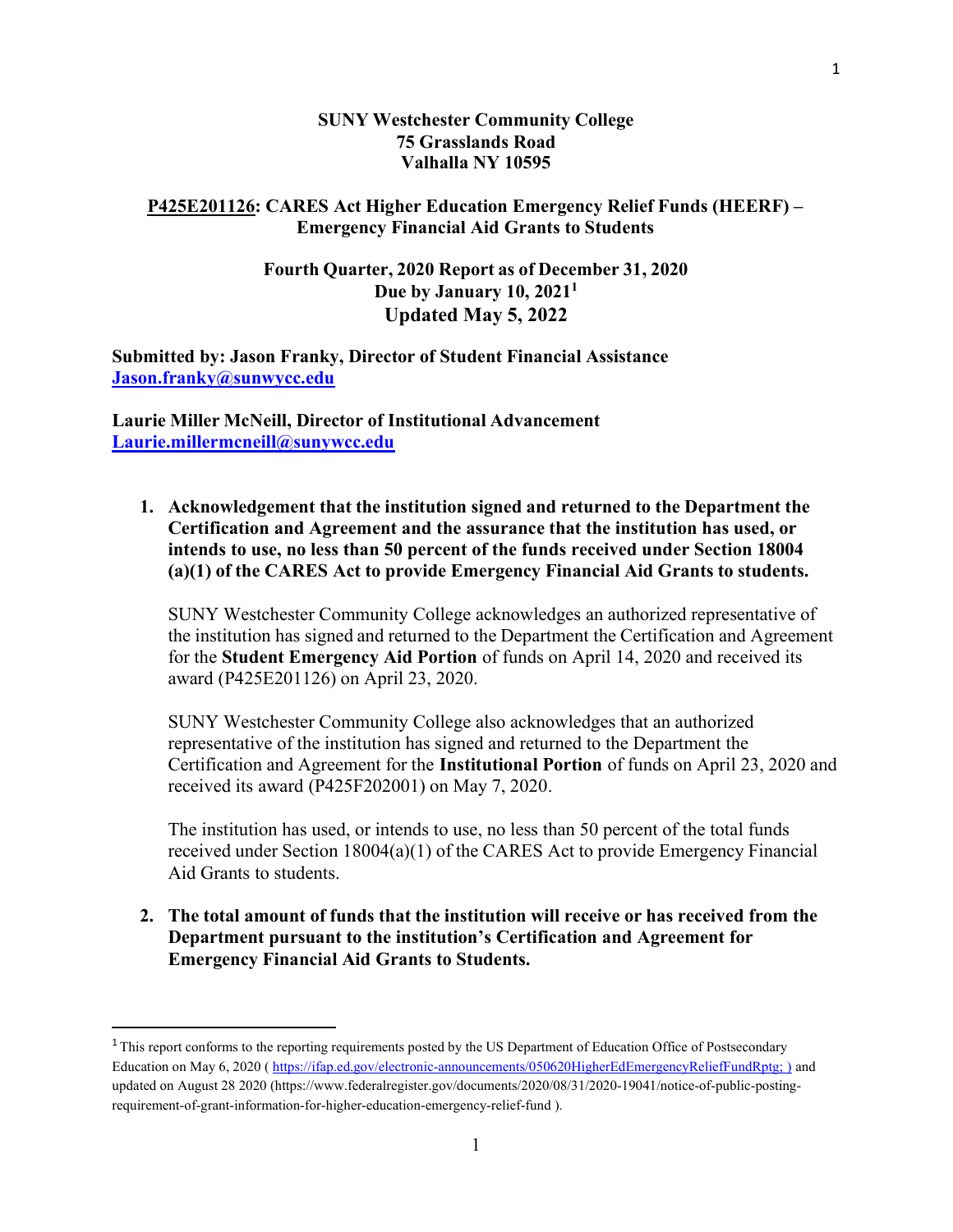SUNY Westchester Community College has been awarded \$3,597,836 of HEERF funds (Grant P425E201126) from the Department pursuant to the Certification and Agreement for Emergency Financial Aid Grants to Students.

SUNY Westchester Community College has also been awarded \$3,597,836 of HEERF funds from the Department pursuant to the Certification and Agreement from the Institutional Portion.

The total funds awarded under the 18004(a) (1) allocation to date is \$7,195,672.

# 3. The total amount of Emergency Financial Aid Grants distributed to students under Section 18004(a)(1) of the CARES Act as of the date of submission.

SUNY Westchester Community College distributed \$2,052,550 in Emergency Financial Aid in the Fourth Quarter of 2020 (October 1, 2020 – December 31, 2020). The College has distributed a total of \$3,906,908 in student Emergency Financial Aid Grants since the inception of the program.

## 4. Estimated Total Number of Eligible Students

SUNY Westchester Community College has determined an estimated total of 2,037 students at the institution are eligible to participate in programs under Section 484 in Title IV of the Higher Education Act of 1965 and thus eligible to receive Emergency Financial Aid Grants to students under Section 18004(a)(1) of the CARES Act.

### 5. Total Number of Students Received Emergency Financial Aid Grant

There were 2,037 Emergency Financial Aid Awards distributed to students (duplicated) within the Fourth Quarter of 2020. The College distributed 4,111 Emergency Financial Aid Awards to WCC students since the inception of the program.

### 6. Method to Determine Emergency Financial Aid Grants

SUNY Westchester Community College has prioritized awarding of Emergency Financial Aid Grants to its students in the following manner:

### Priority 1 - Pell recipients

70% of the funds received will be used to meet the emergency need of students impacted by COVID-19 in this category.

### Priority 2 – Eligible Non-Pell recipients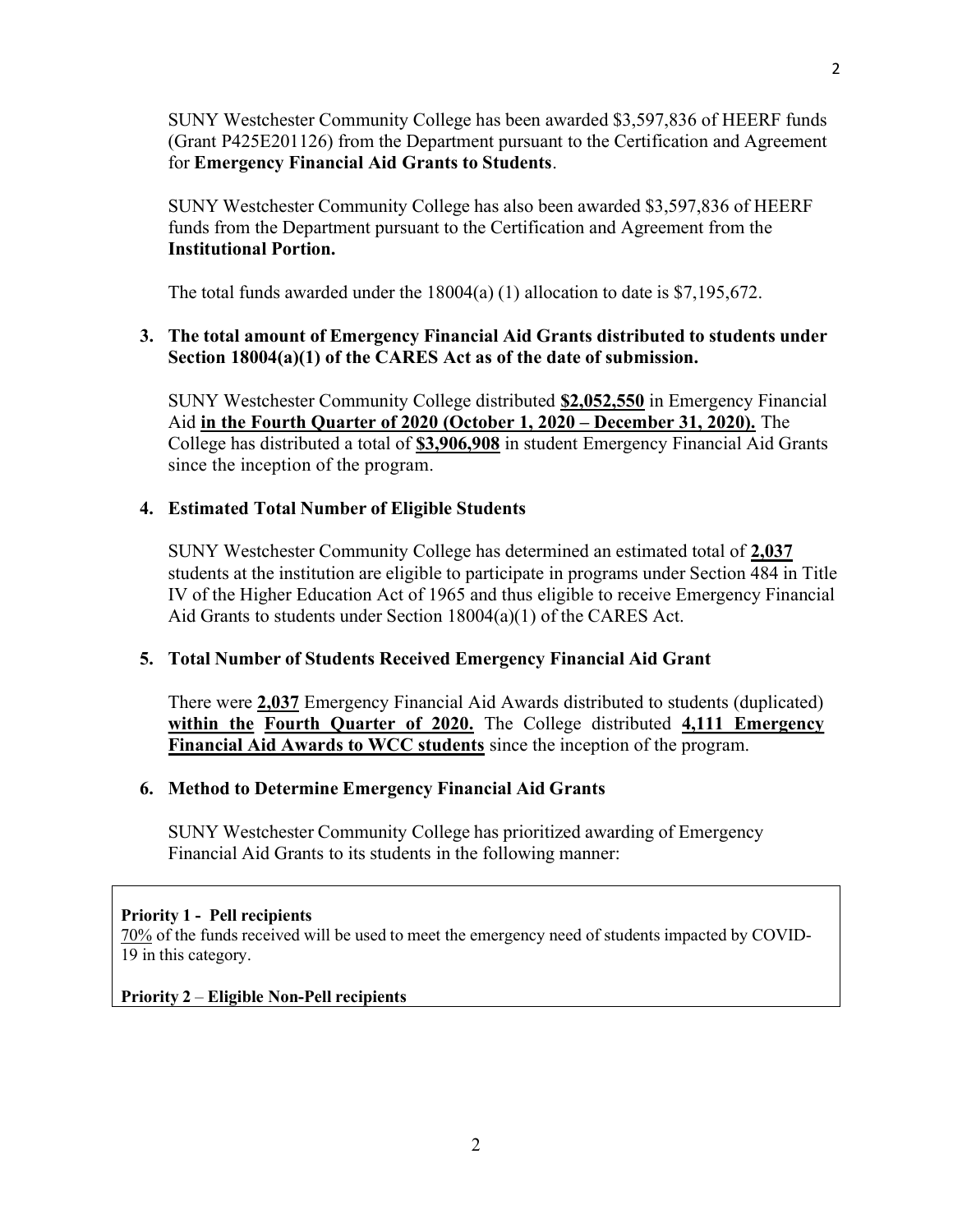25% of the funds received will be used to meet the emergency need of students impacted by COVID-19 in this category.

## Extra funding – Eligible students in special circumstances

5% of the funds received will be used to supplement amounts of the max awards of \$1,000 for students who have special circumstances and a particularly pressing need (up to Pell max of \$6,195 per award).

Beginning August 12, 2020, new and continuing enrolled students who are Title IV eligible and registered for FALL 2020 Semester (and for subsequent semesters as CARES Act funds are available), can receive CARES Act Grants (up to \$700 for full-time students 12 credits and above and \$350 for part-time students less than 12 credits). Priority 1 is to meet the emergency needs of students who have been impacted by COVID 19 who are Pell recipients and students with the lowest EFC's on the FAFSA. Priority 2 is to meet the needs of eligible students who are Title IV eligible undergraduates will to complete the FAFSA and students with the lowest EFCs.

Prior to August 12, 2020, under Section  $18004(a)(1)$  of the CARES Act, WCC students may receive awards ranging from **\$500 to \$3,000**, with additional awards available up to the maximum Federal Pell grant threshold of \$6,195 per award.

# 7. Institutional Instructions, Directions, or Guidance to Students

SUNY Westchester Community College has distributed the following communication to students: (Fall Semester, 2020)

### Institutional Instructions:

All eligible students will be informed as follows: during the application process for new students and during registration for new students already enrolled for fall or continuing students, via email, website, phone calls, direct mail and other outreach. Prospective CARES Act grant recipients will be informed about eligibility requirements for receiving the CARES #2 Act grant and how this emergency grant can assist with their educational expenses.

Eligible students who have expenses due to the disruption of campus operations due to COVID 19 include students' ability to cover one or more of the following expenses: housing costs; living expenses; food; healthcare; course materials; technology such as laptops and WIFI; childcare; and transportation.

This grant is available to both new and returning students enrolling in the Fall 2020 and subsequent semesters as funding availability permits.

Students must have a FAFSA on file and meet all Title IV eligibility requirements including SAP. Awards will be applied to the student's financial aid screen but will not be disbursed to the student until at least the Monday after the second full week for courses for the semester the award will be applied. Please understand that this award is not a financial aid package award but an Emergency grant. The emergency grant will not reflect on the students account so an accurate bill is showing. Once their registration is confirmed for the fall semester, a direct payment will be sent to their address on file in a form of a check via the Bursars Office. Students who do not register for the Fall 2020 semester will have their CARES Act award cancelled. Awards will be adjusted for any subsequent enrollment changes that increase/decrease full/part-time enrollment.